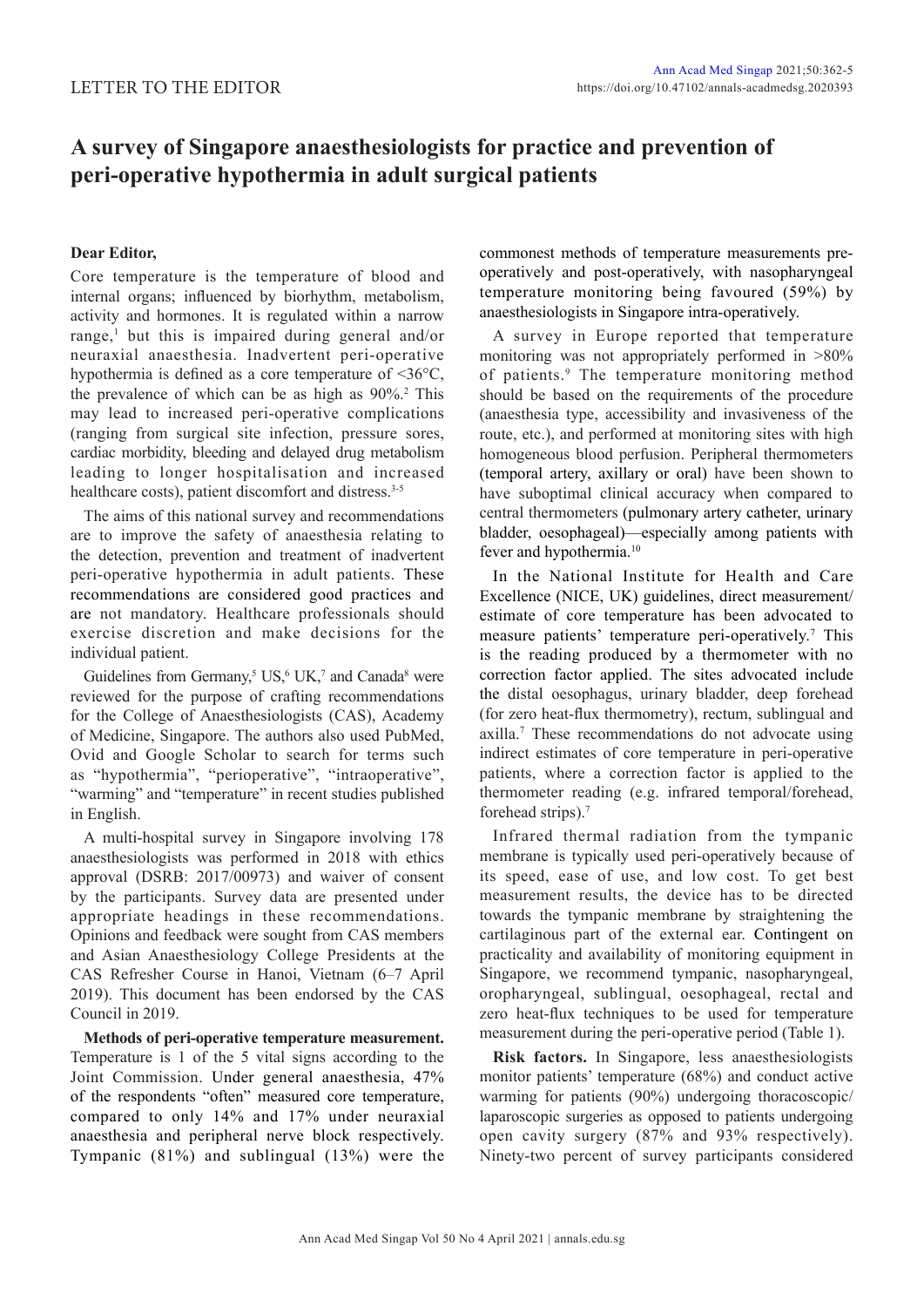### Table 1. Summary of recommendations

# **General recommendations**

- All patients should be considered at risk of inadvertent peri-operative hypothermia. Special attention should be paid when there are multiple known risk factors present.
	- Risk factors include:
	- American Society of Anesthesiologists (ASA) physical status score ≥II
	- Pre-operative temperature <36°C
	- Receiving both general anaesthesia and neuraxial block
	- Undergoing intermediate and major surgery
	- Surgical duration >30 minutes
	- Older patients (e.g. >65 years)
	- Poor nutritional status / low body weight
	- Significant comorbidities (e.g. diabetes mellitus, hypothyroidism, trauma, burns, cardiovascular disease)
- We recommend tympanic, nasopharyngeal, oropharyngeal, sublingual, oesophageal, rectal and zero heat-flux techniques to be used for temperature measurement during the peri-operative period.

## **Pre-operative period**

- The temperature of the patient should to be taken and documented prior to anaesthesia. If the temperature is <36.0°C, active warming methods may be undertaken.
- Active pre-warming 10–30 minutes prior to anaesthesia may be considered good practice especially in patients with multiple known risk factors.

#### **Intra-operative period**

- Anaesthesia workstations should be equipped with means to measure accurate and reliable temperature.
- Ambient temperature in the operating room is recommended to be at least 21°C when an adult patient is exposed. The ambient temperature may be reduced after passive and active warming techniques are initiated.
- Passive warming techniques (covering the patient adequately for thermal insulation) should be carried out throughout the intra-operative course. • The temperature of the patient under general anaesthesia and/or neuraxial anaesthesia should be taken and documented at intervals that
- commensurate with the duration and extent of surgery. A recommendation would be every 30 minutes until the end of surgery.
- Active warming is recommended to be undertaken intra-operatively in patients with multiple known risk factors for inadvertent peri-operative hypothermia, and for surgeries lasting >60 minutes.
- All intravenous fluids including blood and blood products should be warmed to ≥37°C (especially when administered >1000mL/hour). Irrigation fluids used by the surgical team is recommended to be warmed to a temperature of 38–40°C.

#### **Post-operative period**

- The temperature of the patient should be taken and documented on arrival to the postanaesthesia care unit once the patient is stabilised and essential hand-overs are undertaken. Should the patient's temperature be <36°C in the postanaesthesia care unit, temperature monitoring is recommended to be repeated at 15-minute intervals until normothermia is achieved.
- Patients whose temperature is <36°C is recommended to be actively warmed. It is recommended that the patient should not be discharged from the post-operative anaesthesia care unit until the patient's temperature is >36°C.
- Shivering is a physiological response to hypothermia, and should be treated with passive and active warming techniques. Currently there are no known drugs known to prevent and treat shivering, but intravenous pethidine (12.5–25mg) or dexmedetomidine (0.5mcg/kg over 3–5 min) may be considered, although these uses are off-label.<sup>11</sup>

longer surgical duration (estimated at moderate to long) an indication to warm patients and monitor temperatures. Estimated moderate to severe blood loss was also found to be a consideration for temperature measurement and/ or warming by 77% of participants. More than 80% of anaesthesiologists would warm their patients actively during the operation if they were >65 years old.

Singapore anaesthesiologists considered surgical exposure, surgical duration, patient age and estimated blood loss as risk factors. Based on the survey results and international guidelines, risk factors for inadvertent peri-operative hypothermia are listed in Table 1.

**Warming methods.** The process that transfers heat to patients is termed active warming: techniques include resistive heating mattress/blanket and forced-air warming devices.<sup>12</sup> Forced-air warming blankets work on the principle of convective heating, compared to resistive heating mattresses, which works on conductive heating. These methods may be used in combination. Contraindications to active warming include therapeutic hypothermia and impaired thermoregulatory control.<sup>3</sup> If core temperature is not attentively monitored, overheating may occur. Thermal burns from warming devices though rare, have been reported.<sup>13</sup>

Passive insulation techniques work by thermal insulation, and include the use of cotton blankets, reflective blankets, surgical drapes and plastic sheets. These may be inferior to active warming. Active warming can maintain core temperature better than passive warming by  $0.5-1$ °C.<sup>14</sup>

**Pre-operative period.** Active pre-warming in the pre-operative period using forced-air warming blankets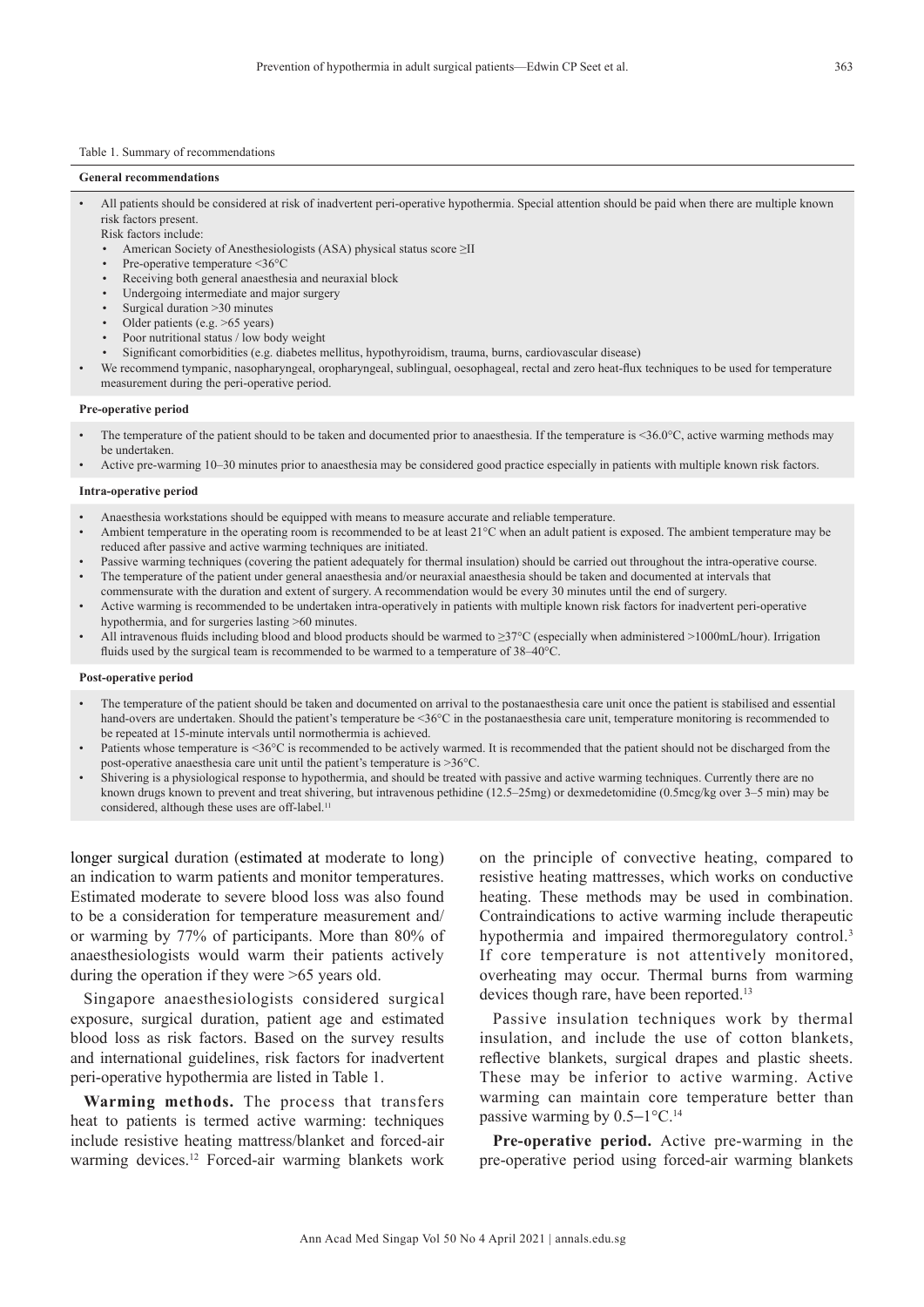and resistive mattresses have been shown to reduce core and peripheral skin temperature gradient and increase the total body heat content, mitigating redistribution of heat post anaesthesia induction.15 A Cochrane review suggested that active pre-operative warming may be more beneficial than warming only in the intraoperative period.16

Sixty-seven percent of anaesthesiologists in Singapore monitored patients' temperatures pre-operatively at various locations. Of these, 81% measured tympanic temperatures. Only one-third of anaesthesiologists perform pre-warming with most for <20 minutes. Seventeen percent did not believe that pre-warming was necessary and 38% felt there was insufficient pre-warming time. Based on meta-analysis evidence,<sup>16</sup> our pre-operative recommendations are suggested in Table 1.

**Intra-operative period.** During the first half hour post anaesthesia induction, the patient's temperature may decrease >2°C due to a combination of impaired thermoregulatory heat-preserving mechanisms, vasodilatation from anaesthesia drugs and procedures with consequential redistribution of heat to the peripheries, and loss of behavioural response to cold. Heat loss from the patient continues due to exposure to the cold operating theatre environment and reduction of metabolic heat production.

A Cochrane review found that intra-operative active warming methods were effective in preventing inadvertent intra-operative hypothermia.16 Lower ambient temperatures, administration of cold blood products and/or infusion fluids increase the risk of hypothermia. Appropriate equipment (e.g. in-line warmers) for the warming of blood product and/or infusion fluids should be available in the operating theatre. Irrigation fluids used by the surgeons should be warmed in thermostatically controlled cabinets.

From our survey, most patients' temperatures are monitored continuously (75%). Passive warming methods, i.e. blankets are available in all practising areas. Forced air warmers are more commonly used compared to electric heating mats and warming gowns. Underbody water mats were the most common (65%) in use as a method of conductive warming. Fluid infusion warmers were preferred among those surveyed (97%). Convection warming methods (94%) and warmed fluids (77%) were the 2 most preferred intra-operative methods. Seventy-three percent of anaesthesiologists surveyed stated they used active warming for the majority of their patients. Notably, 11% felt they were limited by the availability of active warming devices, and 20% were concerned about the cost.

We recommend several intra-operative measures to detect and prevent inadvertent hypothermia (Table 1).

**Post-operative period.** The post-operative period encompasses the time after the patient is transferred to the postanaesthesia care unit up to 1 day after the operation.<sup>7</sup> Vigilance in temperature monitoring and treatment of hypothermia should be continued. Postoperative hypothermia may alter drug metabolism (e.g. neuromuscular blocking agents) and stimulate the sympathetic system, potentially putting patients at risk of cardiorespiratory adverse events in the recovery room. Shivering increases oxygen consumption and may occur in up to 60% of hypothermic patients after anaesthesia.5 Shivering should be avoided as it augments metabolic rate and may provoke myocardial ischaemia.4

In Singapore, tympanic membrane temperatures are most commonly measured (80%). Passive warming (such as blankets) and convection (i.e. forced-air warmer) remain the predominant modes of postoperative warming. Active warming is the most popular (92%) method used by anaesthesiologists in Singapore to treat post-operative shivering, followed by passive warming (78%) and administration of pethidine (50%). Recommendations for the postanaesthesia care unit are described in Table 1.

Inadvertent peri-operative hypothermia is a common occurrence and is associated with multi-systemic complications, including cardiac morbidity, surgical site infections and bleeding. The peri-operative measures detailed in this document may be undertaken to prevent, detect and manage hypothermia in adult patients. Healthcare professionals should exercise their own discretion and make decisions for their individual patients based on the specific circumstances.

## *Acknowledgements*

*In addition to the named authors, the following are the members of the Perioperative Hypothermia Prevention Workgroup (Dr Terry Pan, Dr Terence Quah, Dr Tan Soo Guan, Dr Patrick Wong, Dr Teo Li Ming, Dr Mah Chou Liang, Dr Mukesh Shah, Dr Lee Shu Ying, Dr Cheng Yiling, Dr Beatrice Lim, Dr Vera Lim and Dr Bong Choon Looi).*

#### **REFERENCES**

- 1. Sund-Levander M, Forsberg C, Wahren LK. Normal oral, rectal, tympanic and axillary body temperature in adult men and women: a systematic literature review. Scand J Caring Sci 2002 16:122-8
- 2. Moola S, Lockwood C. Effectiveness of strategies for the management and/or prevention of hypothermia within the adult perioperative environment. Int J Evid Based Healthc 2011;9:337-45.
- 3. Duff J, Walker K, Edward KL, et al. Effect of a thermal care bundle on the prevention, detection and treatment of perioperative inadvertent hypothermia. J Clin Nurs 2018;27:1239-49.